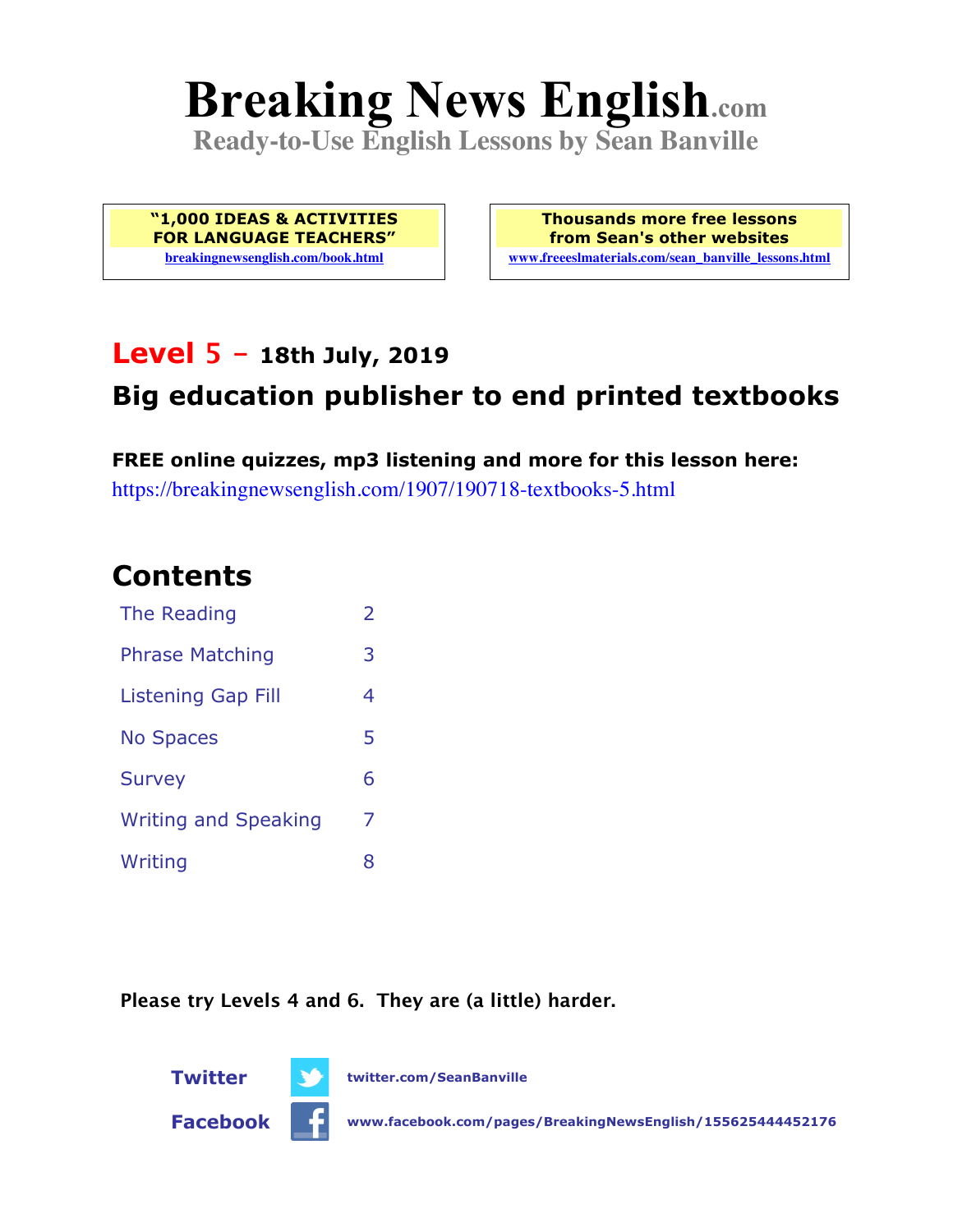### **THE READING**

From https://breakingnewsenglish.com/1907/190718-textbooks-5.html

The world's largest education publisher will gradually phase out printed textbooks. Pearson has decided to make all its learning resources "digital first". It said the industry's future is in ebooks and digital services. Pearson CEO John Fallon told the BBC: "We are now over the digital tipping point. Over half our annual revenues come from digital sales, so we've decided...like in other industries like newspapers or music or in broadcast, that it is time to flick the switch in how we primarily make and create our products." He said: "I am increasingly confident and excited about this."

Pearson said a big advantage of e-books is they can be continually updated. This means teachers will always have access to the latest versions. Mr Fallon said Pearson would end its business model of revising printed course books every three years. This model has dominated the industry for over four decades. Fallon said a digital environment enables learning in "a much more effective way". He added the e-books will appeal to the "Netflix and Spotify generation". Textbook writers are worried they will earn less as digital products are sold on a subscription basis.

Sources: https://www.**bbc.com**/news/business-48998789 https://www**.reuters.com**/article/us-pearson-textbooks/pearson-goes-digital-first-in-u-s-collegemarket-idUSKCN1UA2IU https://www.**ft.com**/content/c1940696-a74d-11e9-984c-fac8325aaa04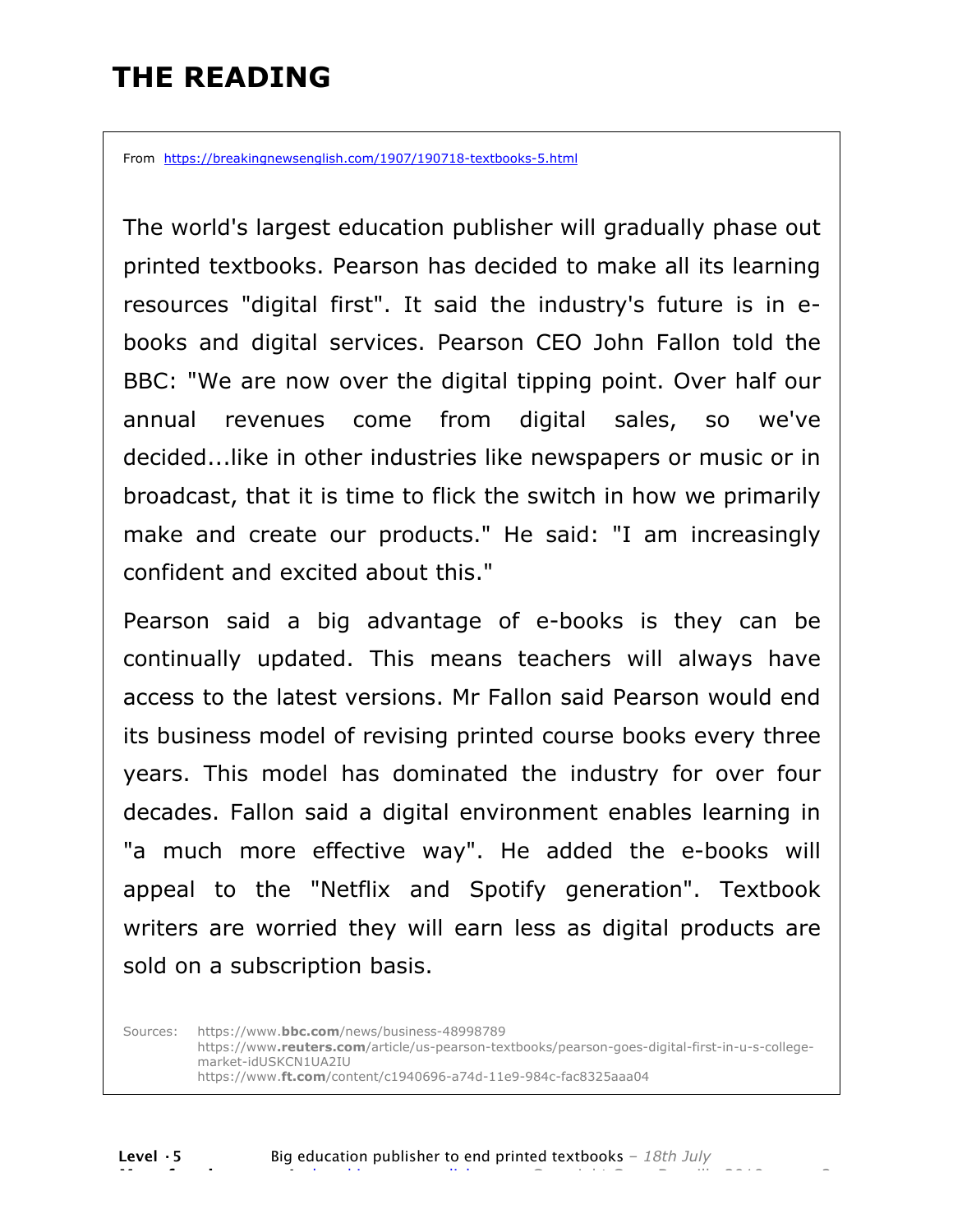# **PHRASE MATCHING**

From https://breakingnewsenglish.com/1907/190718-textbooks-5.html

#### **PARAGRAPH ONE:**

- 1. gradually phase
- 2. the industry's future is
- 3. over the digital tipping
- 4. half our annual revenues
- 5. other industries like
- 6. it is time to flick
- 7. how we primarily make and
- 8. I am increasingly

#### **PARAGRAPH TWO:**

- 1. they can be continually
- 2. business
- 3. revising printed course books
- 4. This model has dominated
- 5. learning in a much more
- 6. appeal to the Netflix and Spotify
- 7. they will earn
- 8. sold on a subscription
- a. point
- b. create our products
- c. in e-books
- d. confident
- e. out printed textbooks
- f. come from digital sales
- g. the switch
- h. newspapers

- a. less
- b. the industry
- c. model
- d. basis
- e. generation
- f. every three years
- g. updated
- h. effective way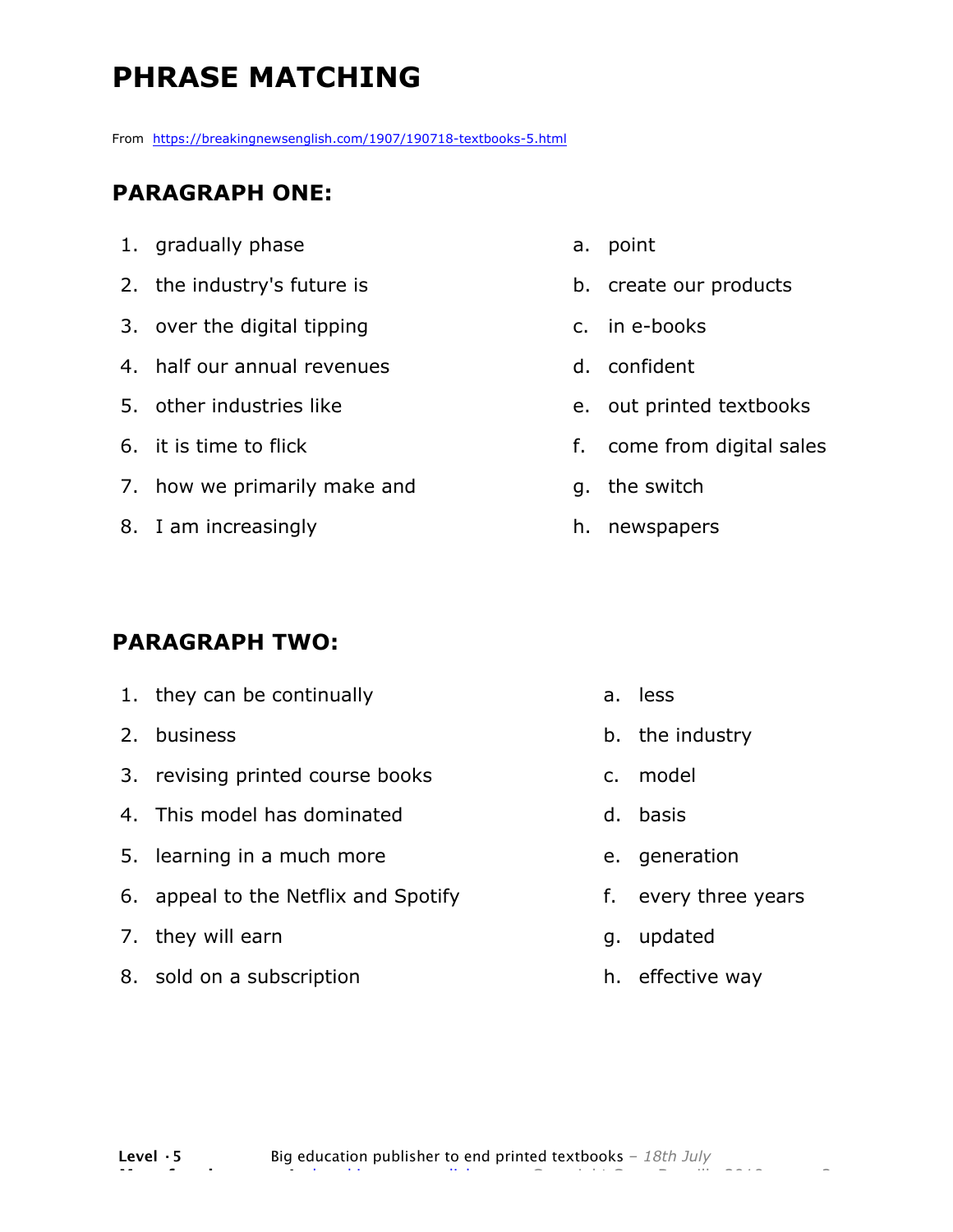### **LISTEN AND FILL IN THE GAPS**

From https://breakingnewsenglish.com/1907/190718-textbooks-5.html

The world's largest education publisher will  $_{(1)}$ printed textbooks. Pearson has decided to make all its learning resources "digital first". It said (2) \_\_\_\_\_\_\_\_\_\_\_\_\_\_\_\_\_\_\_\_\_\_\_ is in e-books and digital services. Pearson CEO John Fallon told the BBC: "We are now over the (3) \_\_\_\_\_\_\_\_\_\_\_\_\_\_\_\_\_\_\_\_\_\_\_\_\_\_. Over half our (4) \_\_\_\_\_\_\_\_\_\_\_\_\_\_\_\_\_\_\_\_\_\_\_\_\_\_\_\_\_\_ from digital sales, so we've decided...like in other industries like newspapers or music or in broadcast, that it is time to (5) \_\_\_\_\_\_\_\_\_\_\_\_\_\_\_\_\_\_\_\_\_\_\_\_\_\_ in how we primarily make and create our products." He said: "I am increasingly confident and (6) \_\_\_\_\_\_\_\_\_\_\_\_\_\_\_\_\_\_\_\_\_\_\_\_\_."

Pearson said a big advantage of e-books is they  $(7)$ updated. This means teachers will always have access to (8) \_\_\_\_\_\_\_\_\_\_\_\_\_\_\_\_\_\_\_. Mr Fallon said Pearson would end its business model of (9) contact the books every three years. This model has dominated the industry for (10) \_\_\_\_\_\_\_\_\_\_\_\_\_\_\_\_\_\_\_\_\_\_. Fallon said a digital environment enables learning in "a much (11) \_\_\_\_\_\_\_\_\_\_\_\_\_\_\_\_\_\_\_". He added the e-books will appeal to the "Netflix and Spotify generation". Textbook writers are worried they will earn less (12) **less** (12) **are sold on a subscription basis.**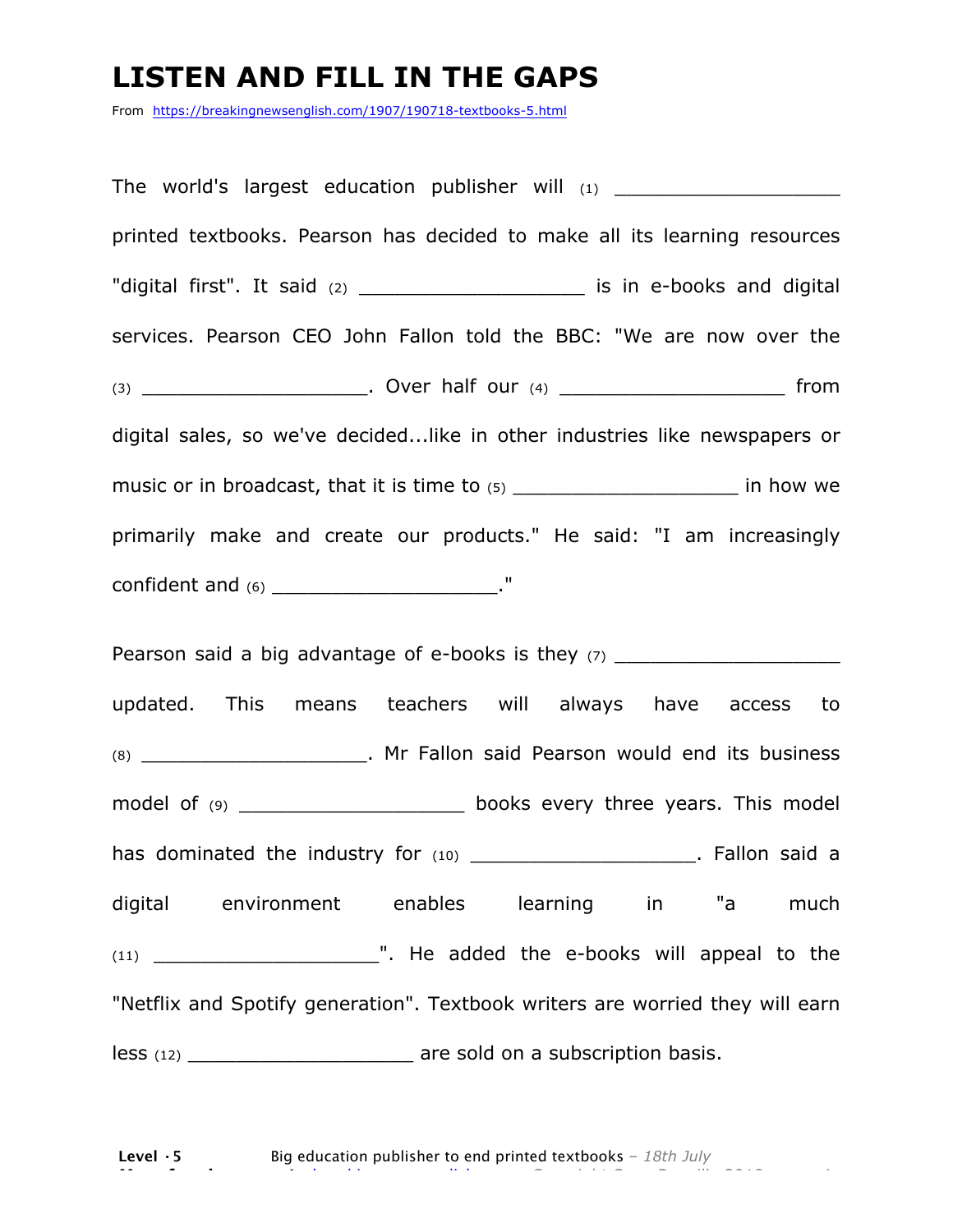# **PUT A SLASH ( / )WHERE THE SPACES ARE**

From https://breakingnewsenglish.com/1907/190718-textbooks-5.html

Theworld'slargesteducationpublisherwillgraduallyphaseoutprintedt extbooks.Pearsonhasdecidedtomakeallitslearningresources"digitalf irst".Itsaidtheindustry'sfutureisine-booksanddigitalservices.Pearso nCEOJohnFallontoldtheBBC:"Wearenowoverthedigitaltippingpoint. Overhalfourannualrevenuescomefromdigitalsales,sowe'vedecided. ..likeinotherindustrieslikenewspapersormusicorinbroadcast,thatitis timetoflicktheswitchinhowweprimarilymakeandcreateourproducts. "Hesaid:"Iamincreasinglyconfidentandexcitedaboutthis."Pearsonsa idabigadvantageofe-booksistheycanbecontinuallyupdated.Thisme ansteacherswillalwayshaveaccesstothelatestversions.MrFallonsaid Pearsonwouldenditsbusinessmodelofrevisingprintedcoursebooksev erythreeyears.Thismodelhasdominatedtheindustryforoverfourdeca des.Fallonsaidadigitalenvironmentenableslearningin"amuchmoreef fectiveway".Headdedthee-bookswillappealtothe"NetflixandSpotif ygeneration".Textbookwritersareworriedtheywillearnlessasdigitalp roductsaresoldonasubscriptionbasis.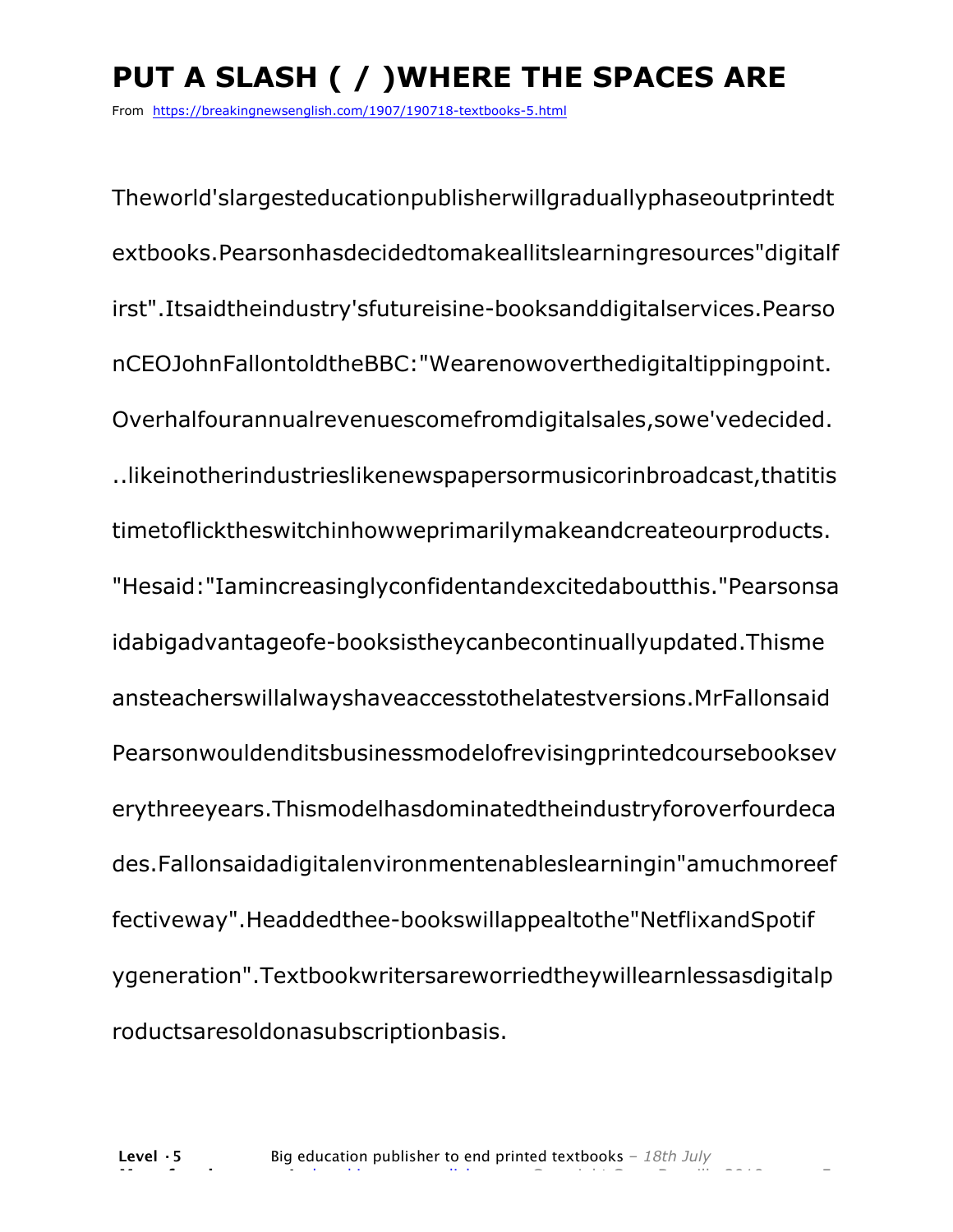## **TEXTBOOKS SURVEY**

From https://breakingnewsenglish.com/1907/190718-textbooks-4.html

Write five GOOD questions about textbooks in the table. Do this in pairs. Each student must write the questions on his / her own paper.

When you have finished, interview other students. Write down their answers.

|      | STUDENT 1 | STUDENT 2 | STUDENT 3 |
|------|-----------|-----------|-----------|
| Q.1. |           |           |           |
| Q.2. |           |           |           |
| Q.3. |           |           |           |
| Q.4. |           |           |           |
| Q.5. |           |           |           |

- Now return to your original partner and share and talk about what you found out. Change partners often.
- Make mini-presentations to other groups on your findings.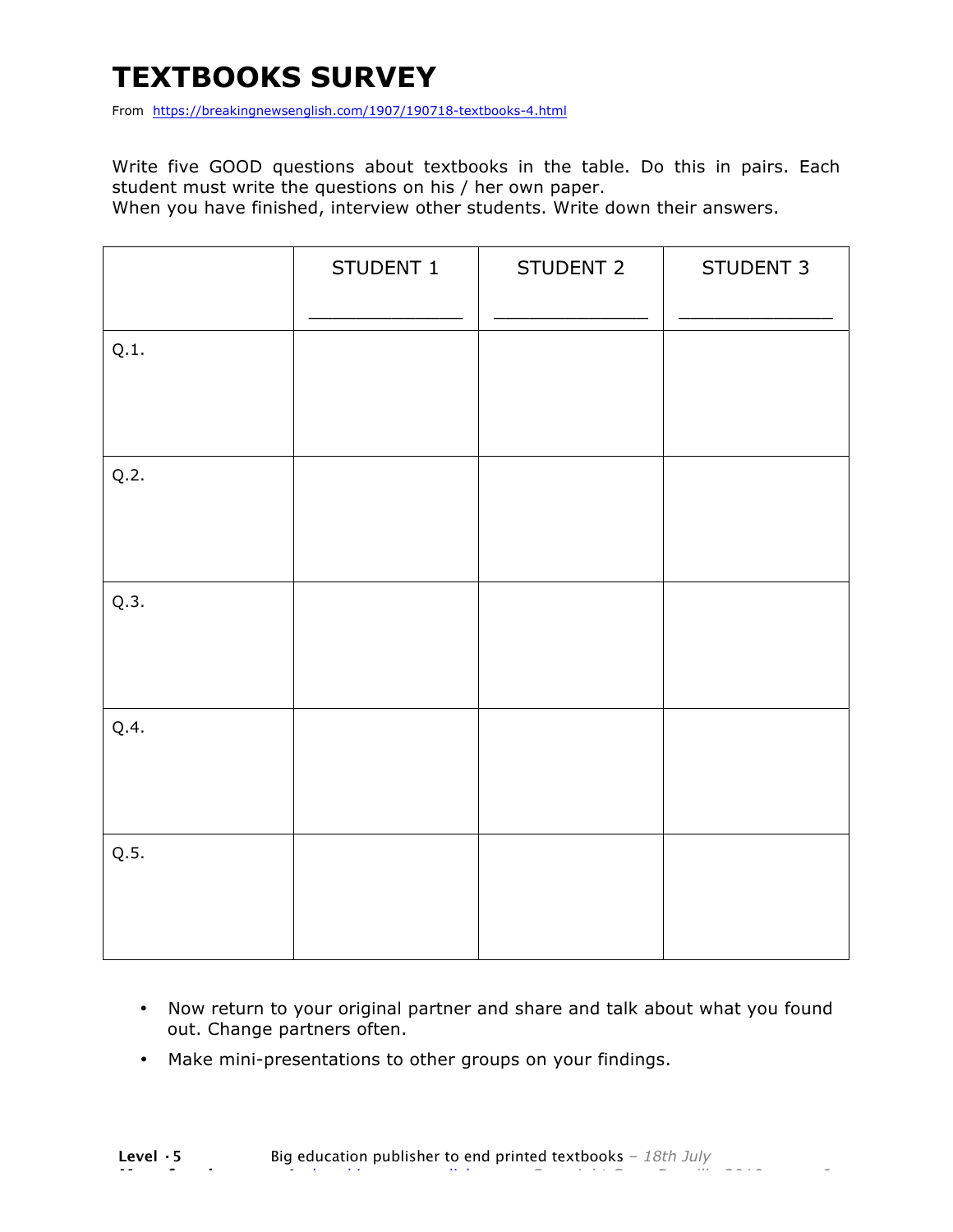### **WRITE QUESTIONS & ASK YOUR PARTNER(S)**

Student A: Do not show these to your speaking partner(s).

| a)           |  |  |
|--------------|--|--|
| b)           |  |  |
| $\mathsf{C}$ |  |  |
| d)           |  |  |
| e)           |  |  |
| f)           |  |  |
|              |  |  |

*Big education publisher to end printed textbooks – 18th July, 2019* More free lessons at breakingnewsenglish.com

### **WRITE QUESTIONS & ASK YOUR PARTNER(S)**

-----------------------------------------------------------------------------

Student B: Do not show these to your speaking partner(s).

| a)            |  |  |
|---------------|--|--|
| b)            |  |  |
| $\mathsf{c})$ |  |  |
| d)            |  |  |
| e)            |  |  |
| f)            |  |  |
|               |  |  |